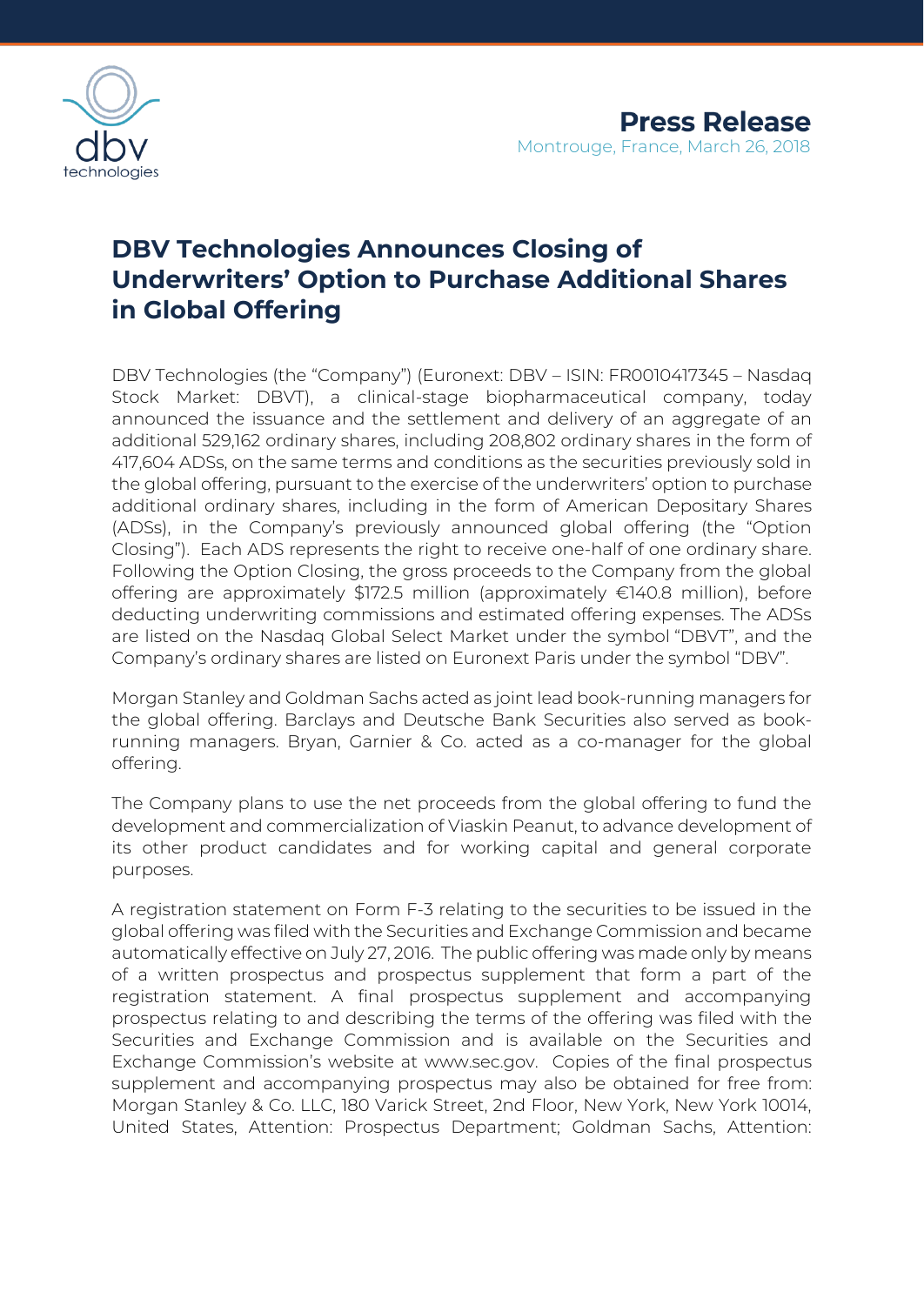

Prospectus Department, 200 West Street, New York, NY 10282, via telephone: 1-866- 471-2526, facsimile: 212-902-9316 or via email: [prospectusgroup](mailto:prospectusgroup-ny@ny.email.gs.com)[ny@ny.email.gs.com;](mailto:prospectusgroup-ny@ny.email.gs.com) Barclays Capital Inc., c/o Broadridge Financial Solutions, 1155 Long Island Avenue, Edgewood, New York 11717, by phone at 1-888-603-5847 or by e-mail at: [barclaysprospectus@broadridge.com;](mailto:barclaysprospectus@broadridge.com) or Deutsche Bank Securities: 60 Wall Street, New York, New York 10005-2836, Attention: Prospectus Group, Telephone: (800) 503-4611, E-mail: [prospectus.cpdg@db.com.](mailto:prospectus.cpdg@db.com)

**\* \* \***

## **About DBV Technologies**

DBV Technologies is developing Viaskin®, a proprietary technology platform with broad potential applications in immunotherapy. Viaskin is based on epicutaneous immunotherapy, or EPIT®, DBV's method of delivering biologically active compounds to the immune system through intact skin. With this new class of self-administered and non-invasive product candidates, the Company is dedicated to safely transforming the care of food allergic patients, for whom there are no approved treatments. DBV's food allergies programs include ongoing clinical trials of Viaskin Peanut and Viaskin Milk, and preclinical development of Viaskin Egg. DBV is also pursuing a human proof-of-concept clinical study of Viaskin Milk for the treatment of Eosinophilic Esophagitis, and exploring potential applications of its platform in vaccines and other immune diseases. DBV Technologies has global headquarters in Montrouge, France and New York, NY. The Company's ordinary shares are traded on segment A of Euronext Paris (Ticker: DBV, ISIN code: FR0010417345), part of the SBF120 index, and the Company's ADSs (each representing one-half of one ordinary share) are traded on the Nasdaq Global Select Market (Ticker: DBVT).

### **Forward Looking Statements**

This press release contains forward-looking statements, including statements about the anticipated use of proceeds from the offering. These forward-looking statements are not promises or guarantees and involve substantial risks and uncertainties. Factors that could cause actual results to differ materially from those described or projected herein include risks associated with clinical trials and regulatory reviews and approvals, and risk related to the sufficiency of the Company's existing cash resources and liquidity. A further list and description of these risks, uncertainties and other risks can be found in the Company's regulatory filings with the French Autorité des Marchés Financiers and U.S. Securities and Exchange Commission, including in the Company's Annual Report on Form 20-F for the year ended December 31, 2017. Existing and prospective investors are cautioned not to place undue reliance on these forward-looking statements, which speak only as of the date hereof. The Company undertakes no obligation to update or revise forward-looking statements as a result of new information, future events or circumstances, or otherwise, except as required by law.

# **Contact**

# Sara Blum Sherman

Senior Director, Investor Relations & Strategy +1 212-271-0740 [sara.sherman@dbv-technologies.com](mailto:susanna.mesa@dbv-technologies.com)